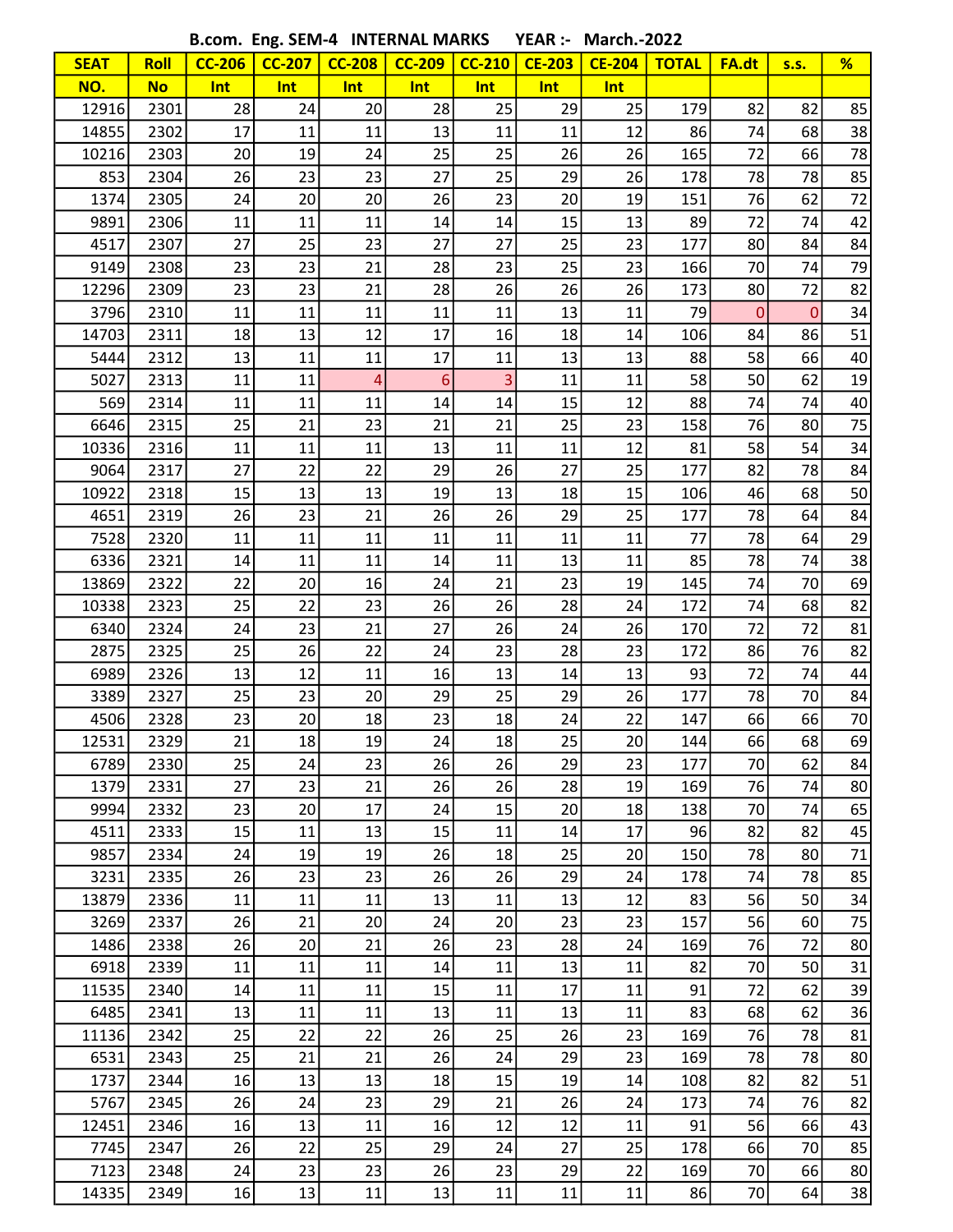| 2887         | 2350         | 13       | 11       | 11       | 14       | 11       | 17       | 13       | 89         | 54       | 74       | 41       |
|--------------|--------------|----------|----------|----------|----------|----------|----------|----------|------------|----------|----------|----------|
| 6167         | 2351         | 21       | 21       | 20       | 22       | 17       | 23       | 21       | 144        | 70       | 74       | 69       |
| 5604         | 2352         | 11       | 11       | 11       | 13       | 11       | 11       | 11       | 79         | 72       | 46       | 33       |
| 5605         | 2353         | 26       | 24       | 25       | 26       | 26       | 29       | 23       | 179        | 84       | 70       | 85       |
| 6649         | 2354         | 17       | 12       | 13       | 16       | 16       | 19       | 13       | 106        | 82       | 74       | 51       |
| 10507        | 2355         | 28       | 24       | 24       | 29       | 25       | 30       | 26       | 184        | 86       | 78       | 88       |
| 7432         | 2357         | 16       | 13       | 12       | 16       | 13       | 14       | 11       | 94         | 82       | 74       | 45       |
| 3194         | 2358         | 12       | 11       | 11       | 14       | 14       | 14       | 11       | 88         | 70       | 56       | 39       |
| 7650         | 2359         | 27       | 23       | 24       | 28       | 26       | 29       | 26       | 183        | 80       | 72       | 87       |
| 1630         | 2360         | 25       | 22       | 22       | 29       | 26       | 30       | 24       | 177        | 80       | 74       | 84       |
| 11008        | 2361         | 23       | 21       | 17       | 27       | 22       | 26       | 20       | 155        | 74       | 60       | 74       |
| 13644        | 2362         | 23       | 20       | 23       | 24       | 26       | 26       | 26       | 167        | 68       | 66       | 79       |
| 5460         | 2363         | 21       | 22       | 23       | 26       | 25       | 29       | 24       | 170        | 74       | 72       | 81       |
| 4488         | 2364         | 11       | 11       | 11       | 15       | 11       | 12       | 11       | 82         | 78       | 58       | 36       |
| 6581         | 2365         | 11       | 11       | 11       | 11       | 11       | 13       | 11       | 79         | 52       | 44       | 31       |
| 9796         | 2366         | 24       | 21       | 20       | 27       | 17       | 23       | 18       | 150        | 52       | 50       | 71       |
| 2891         | 2367         | 24       | 18       | 17       | 25       | 19       | 23       | 18       | 145        | 70       | 68       | 69       |
| 5633         | 2368         | 23       | 22       | 22       | 27       | 25       | 28       | 23       | 170        | 72       | 66       | 81       |
| 1445         | 2369         | 16       | 13       | 13       | 17       | 14       | 19       | 13       | 105        | 74       | 74       | 50       |
| 10924        | 2370         | 23       | 20       | 23       | 28       | 24       | 25       | 22       | 164        | 44       | 38       | 78       |
| 7694         | 2371         | 21       | 20       | 20       | 27       | 21       | 29       | 19       | 156        | 48       | 38       | 74       |
| 11933        | 2372         | 12       | 11       | 11       | 14       | 13       | 17       | 12       | 90         | 70       | 66       | 40       |
| 7399         | 2373         | 12       | 11       | 11       | 14       | 11       | 14       | 11       | 84         | 78       | 76       | 36       |
| 13328        | 2374         | 26       | 23       | 22       | 25       | 21       | 28       | 23       | 167        | 82       | 66       | 79       |
| 11794        | 2375         | 25       | 22       | 22       | 28       | 26       | 29       | 21       | 173        | 80       | 78       | 83       |
| 14475        | 2376         | 11       | 11       | 11       | 13       | 11       | 14       | 11       | 82         | 74       | 60       | 34       |
| 5786         | 2377         | 13       | 11       | 11       | 11       | 11       | 13       | 11       | 80         | 62       | 70       | 32       |
| 3575         | 2378         | 28       | 22       | 22       | 26       | 26       | 28       | 23       | 174        | 74       | 74       | 83       |
| 9800         | 2379         | 14       | 11       | 11       | 14       | 11       | 15       | 11       | 88         | 76       | 80       | 39       |
| 3691         | 2380         | 26       | 24       | 23       | 24       | 25       | 26       | 21       | 168        | 78       | 72       | 80       |
| 11101        | 2381         | 26       | 22       | 22       | 29       | 24       | 28       | 26       | 176        | 68       | 62       | 84       |
| 7652         | 2382         | 21       | 19       | 18       | 25       | 19       | 24       | 20       | 145        | 66       | 58       | 69       |
| 1912         | 2383         | 11       | 11       | 11       | 14       | 11       | 11       | 11       | 80         | 66       | 48       | 30       |
| 3465         | 2384         | 18       | 14       | 12       | 17       | 16       | 19       | 11       | 107        | 82       | 74       | 51       |
| 7464         | 2385         | 25       | 23       | 22       | 26       | 27       | 30       | 22       | 175        | 70       | 74       | 83       |
| 14437        | 2386         | 24       | 22       | 20       | 25       | 24       | 30       | 23       | 167        | 68       | 60       | 80       |
| 6676         | 2387         | 13       | 11       | 11       | 13       | 11       | 11       | 11       | 80         | 62       | 62       | 31       |
| 4836         | 2388         | 26       | 20       | 20       | 28       | 24       | 30       | 23       | 171        | 72       | 70       | 82       |
| 14477        | 2389         | 16       | 12       | 11       | 16       | 11       | 14       | 12       | 91         | 80       | 78       | 43       |
| 826          | 2390         | 27       | 23       | 21       | 29       | 27       | 29       | 27       | 182        | 72       | 74       | 87       |
| 7615         | 2391         | 26       | 22       | 21       | 26       | 25       | 26       | 20       | 164        | 66       | 66       | 78       |
| 7617         | 2392         | 14       | 11       | 11       | 12       | 11       | 14       | 11       | 84         | 74       | 78       | 38       |
| 6813         | 2393         | 27       | 26       | 23       | 28       | 26       | 29       | 26       | 184        | 82       | 72       | 88       |
| 6141         | 2394         | 11       | 11       | 11       | 16       | 13       | 16       | 13       | 91         | 76       | 72       | 43       |
| 5615         | 2395         | 11       | 13       | 11       | 14       | 11       | 16       | 13       | 90         | 68       | 74       | 42       |
| 12273        | 2396         | 15       | 11       | 11       | 16       | 12       | 13       | 11       | 89         | 64       | 70       | 42       |
|              |              |          |          |          |          |          |          |          |            |          |          |          |
| 6662<br>3486 | 2397         | 26       | 23       | 23<br>21 | 26<br>25 | 21<br>17 | 25<br>22 | 25<br>20 | 169<br>152 | 70<br>66 | 64<br>70 | 81       |
| 10522        | 2398<br>2399 | 26<br>27 | 22<br>21 | 21       | 28       | 23       | 27       | 22       | 168        | 82       | 74       | 73<br>80 |
| 6814         | 2400         |          | 22       | 21       | 26       | 24       | 28       | 22       | 170        | 68       | 72       | 81       |
|              |              | 26       |          |          |          |          |          |          | 139        |          | 58       |          |
| 1731         | 2401         | 22       | 18       | 17       | 21       | 21       | 21       | 20       |            | 58       |          | 66       |
| 7356         | 2402         | 17       | 14       | 12       | 18       | 14       | 18       | 12       | 105        | 74       | 68       | 50       |